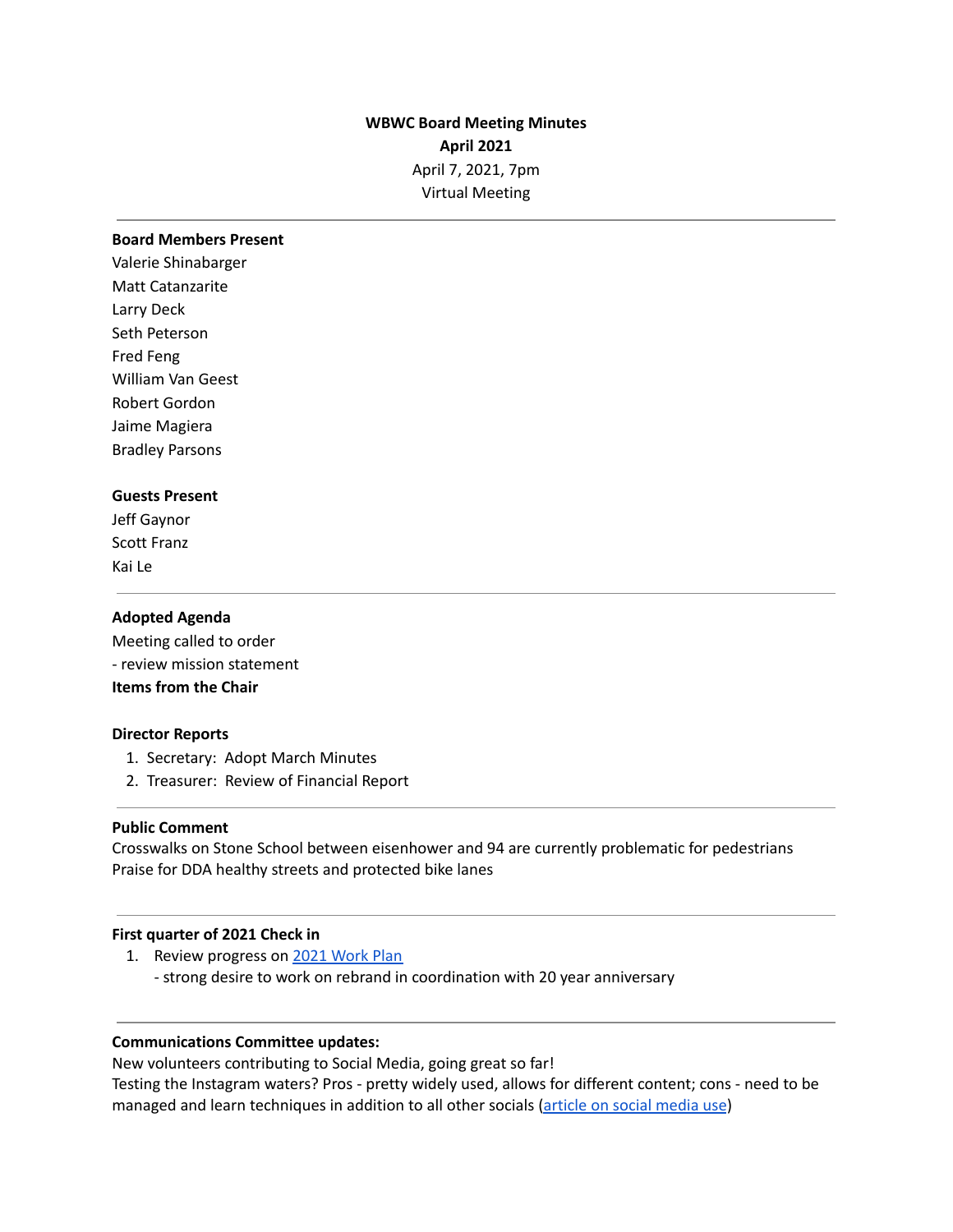Concentrate Ann Arbor Article - very positive perspective, getting a great plug for WBWC

Soliciting effort for information about 20 year anniversary - Barbra Lucas publicity on WEMU opportunity

How can we monitor agendas for various meetings in an effort to stay ahead of trending issues? Ideally all municipalities and commissions would be included

#### **Board Development Committee updates**

Great Starting point, continue discussion, particularly regarding financial contributions requirement

#### **Healthy Streets Committee updates**

No Broadway bridge treatment Align efforts with master plan to expand network Our effort might be to encourage funding from City Council \*Follow the Ypsilanti healthy streets effort!

#### **Packard Bikeway Committee updates**

Having problems getting bike lanes included in township areas, however some of the worst parts of the corridor are between Eisenhower split and 23

#### **Public Outreach Committee updates**

Print ads and billboards not financially feasible, possibly an observer ad for 20th anniversary Rebranding name change, and graphic refresh, move away from car sign logo, might also want to keep something similar for continuity with a name change (September decision)

#### **Volunteer Recruitment updates**

Post to volunteer [calendar](https://docs.google.com/spreadsheets/d/1oewywvixyzwEB1x-nCvWY9fBF2bKAPZFXRpZTOSI_l4/edit#gid=0) for opportunities, potential for assistance with combing through agendas

#### **Ann Arbor September Bike-to-Work Day Event - 9/17/21**

Jaime will lead WBWC effort, day of event mostly

#### **Meeting Updates:**

Ann Arbor 2030 District - Larry interviewed about the organization, could be something we end up sharing

Next Transportation commission meeting 4/20 - will review the transportation master plan update

## **New Business (Items not listed on the agenda)**

Ann Arbor Bike Parking effort - Larry has drafted an email to send to membership, Jaime will act as a liaison to provide feedback. The best effort might just be to build a relationship with council members willing to take on the effort.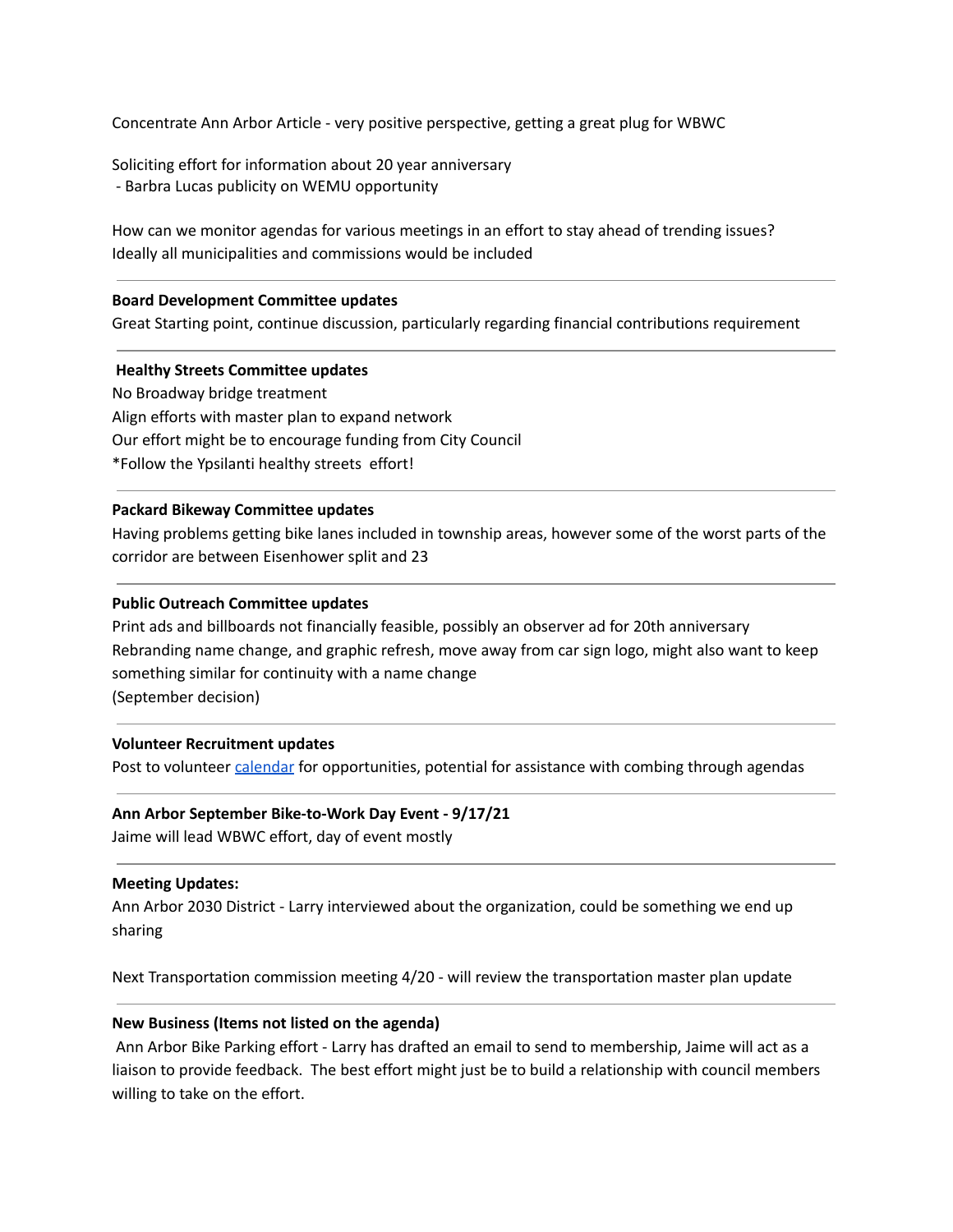Sierra Club/HVG collaboration - project showcasing outdoor recreation opportunities walk /bike in Ann Arbor emphasizing natural features. WBWC providing routes/paths of low stress to natural features.

## **Future Ann Arbor Priorities**

More Safe Streets type experiments Determine where best practices can be put into place Further completion of priority project map initiatives including B2B etc… Involve student groups to build campus connectivity initiatives New A2 Council - "20 is plenty" campaign - Enforcement? concerted effort to design an actual low stress bike network, wayfinding Winter season sidewalk clearing Added crosswalks new obvious location and between crosswalk gaps Transportation Master Plan involvement

## **Action Items determined during meeting:**

- **Everyone** 
	- Meet with your committee(s) or at least have some email threads/google doc sharing going on
	- Share with Volunteer Outreach Committee any small or big tasks you'd like a volunteer to do/assist with
	- If you are interested/know anyone interested-- the Transportation Commission has applications open and the Ann Arbor School Board has space on its Environmental Sustainability Task Force (contact Jeff Gaynor if interested).
- Larry
	- Give Jaime information on Sept Bike to Work Day
	- Look over BOA statements with Robert and Valerie
	- Talk with Brad about the Transportation Commission meeting April 20th and any steps WBWC may want to take to address the transportation plan
	- Give bio and photo to Valerie for board orientation packet
	- Connect with Jaime about sending out the bike parking email
- **Brad** 
	- Talk with Larry about the Transportation Commission meeting April 20th and any steps WBWC may want to take to address the transportation plan
- Robert
	- Prepare proposal for 2021 gifts
	- Add Paypal fees to future financial reports
	- Give bio and photo to Valerie for board orientation packet
	- Send BOA statements to Larry and Valerie
	- Continue to monitor for any communications from the IRS on our tax exempt status
- **Jaime**